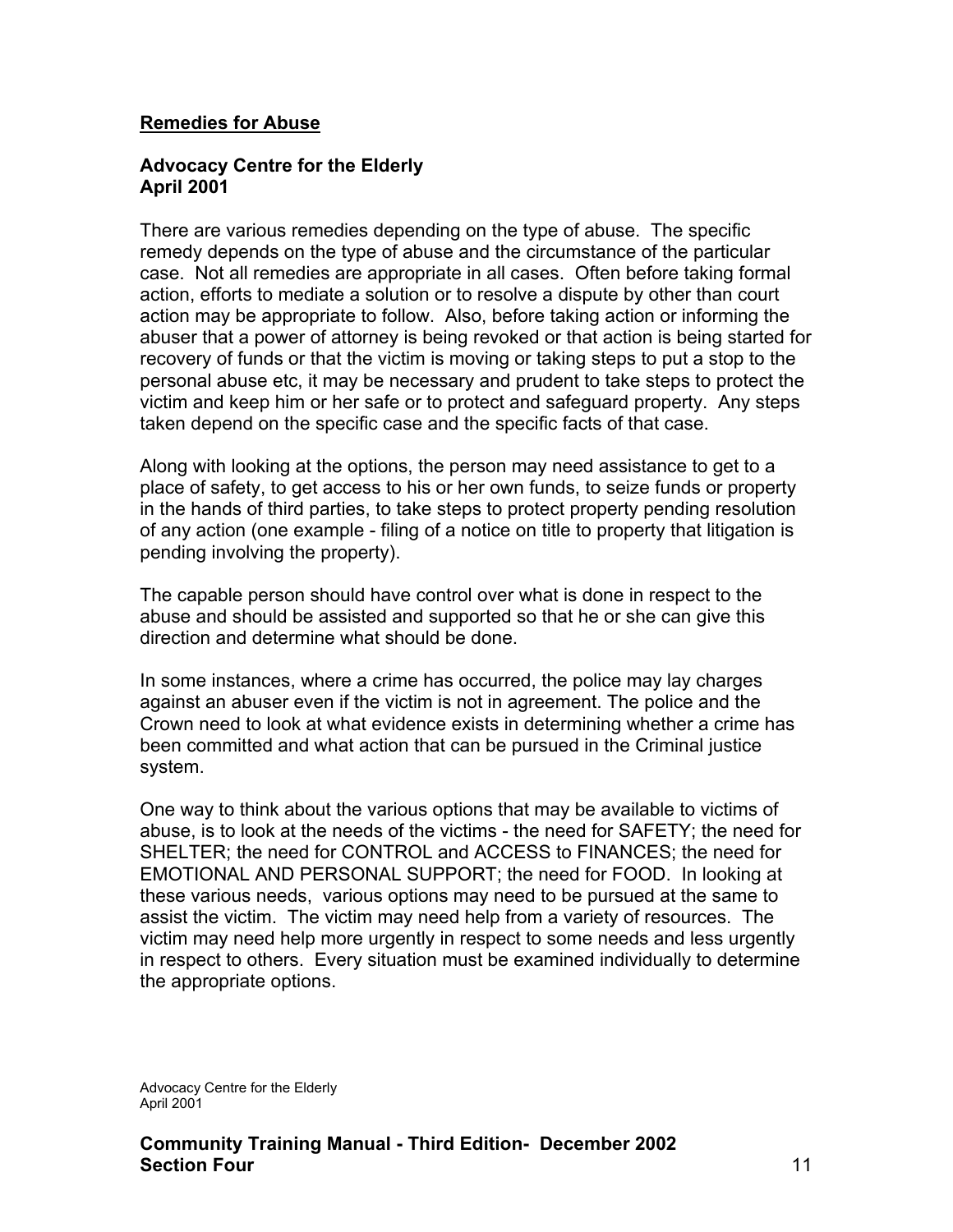**NB - this paper is not a complete list of options. These are only examples of some options. Nothing in these lists of options should be construed as legal advice in a particular matter.** 

# **Possible Options**

# **Financial Abuse**

# **1. Of a person mentally capable of financial decision making**

TALK to the person - what does he or she want to do? Is he or she even aware that abuse has occurred? Is it actually abuse or does it appear to be abuse when its not (ie money removed from bank account with the agreement of the person with full consent and not with undue influence) ? Person needs information on options open for him or her to pursue before he or she can make decision of whether to take action or not and what action to take. Person may need to speak to a lawyer or others to determine the options available. Who are the best people to provide information on the options available? The person may need help from a variety of sources simultaneously to address the abuse - ie talk to a lawyer to seek legal options, get counselling to assist person in supporting self esteem and in having confidence to pursue remedies, get ongoing assistance from various services to prevent a reoccurrence of the abuse.

### **Some ideas**:

- a) If abuse by an attorney named in the person's continuing power of attorney for property, revoke the continuing power of attorney for property by signing a revocation of the CPOAP, tear up the original CPOAP, get all copies if any of the CPOAP back , send notices of the revocation to all places (ie banks etc) where the attorney may have used the CPOAP and where the person has assets, take action if necessary against the attorney for an accounting and for the return of any assets misappropriated, possibly create a new CPOAP naming another person as attorney that the grantor can trust to properly manage his/her finances; report to police for investigation as to whether criminal offence committed (Abuse of Power of Attorney? Theft? Fraud? )
- b) If abuse of pension cheques (ie theft of cheques) get direct deposit of pension cheques into the person's own bank account not accessible by the abuser; take action against the abuser to recover misappropriated funds; report to police for possible criminal charges and process in criminal justice system

Advocacy Centre for the Elderly April 2001

# **Community Training Manual - Third Edition- December 2002 Section Four** 12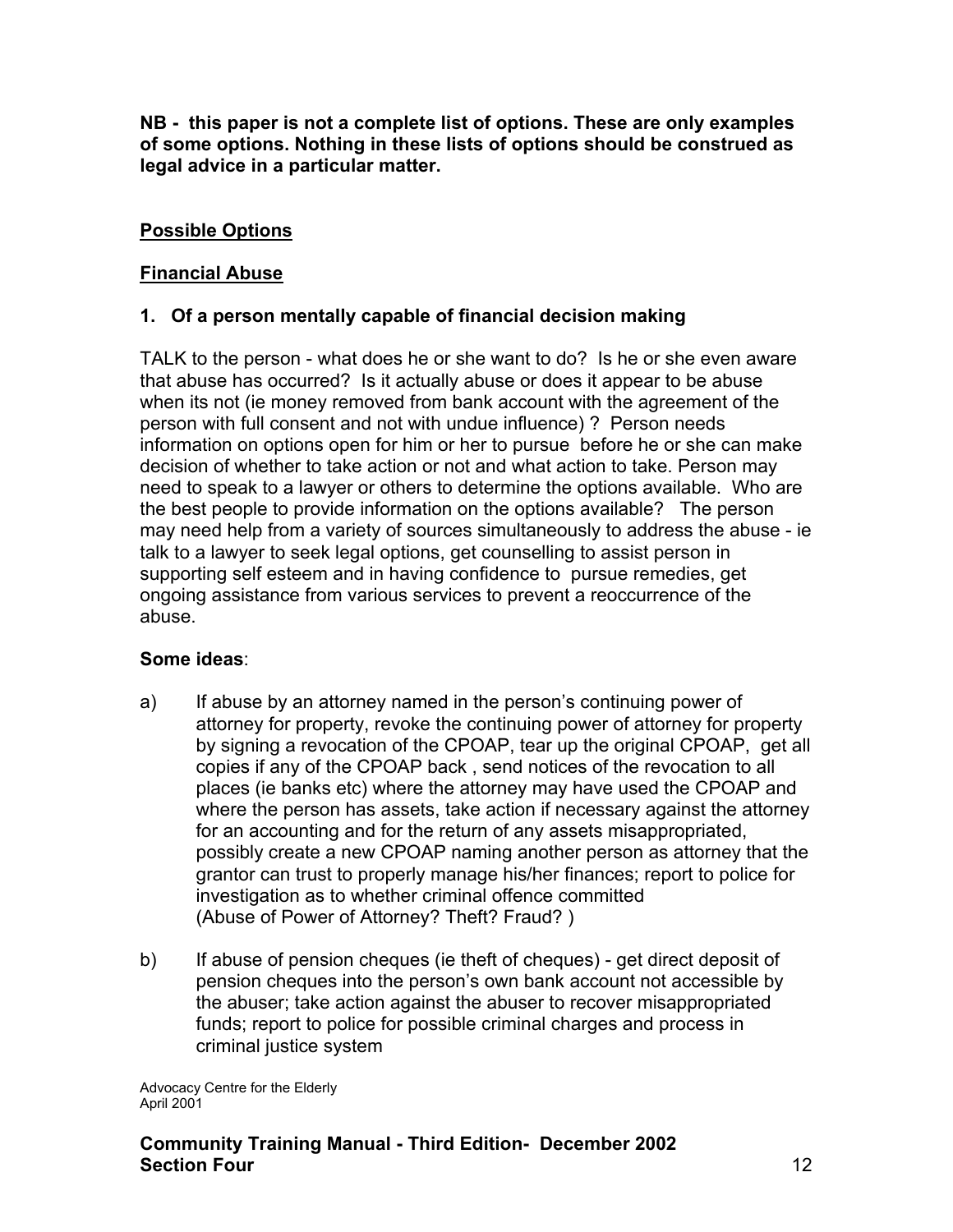c) Return of property placed in name of abuser ( ie on promise to provide care etc) - action against the abuser for return of property if undue influence, unjust enrichment, fraudulent transfer etc.

# **2. Of a person incapable of financial decision making**

Can you talk to this person? Although incapable for financial decision making are they still capable to participate in decision making as to a remedy?

Is the substitute the abuser? If not, can you talk with the substitute decision maker as to the possible options? Would the substitute be the person who would need to pursue the options?

#### **Some ideas:**

- a) person incapable in respect to property but still capable to revoke a continuing power of attorney for property if the abuse is by the attorney named in the CPOAP - revoke CPOAP - same as in a) above
- b) person incapable and at risk of serious harm or serious harm is occurring to their property - contact OPGT under s. 27 of SDA for investigation (see paper on Elder abuse for more complete description of this remedy) See also Long-term Care Act and rules about confidentiality.
- c) contact to the police what can you say or not say? issues related to confidentiality and rules of professional conduct. The person contacting the police may want to get legal advice before releasing information as to appropriate action.
- d) substitute decision maker may be able to take action for recovery of funds, take steps to protect property as appropriate to the situation.
- e) if no attorney, someone may apply to become trustee to manage OAS and CPP cheques of the financially incapable person.

### 3. **Personal Abuse** of a person mentally **capable** of personal care decisions

What does the person who has been abused want to do? Does he or she know of the options available? Is the person at personal risk if no steps are taken to address the abuse? Is the person dependent on the abuser for care? Is abuse taking place or is the caregiver not providing good care unintentionally or doesn"t know how to provide the care needed? Are there alternative options for the care

Advocacy Centre for the Elderly April 2001

### **Community Training Manual - Third Edition- December 2002 Section Four** 13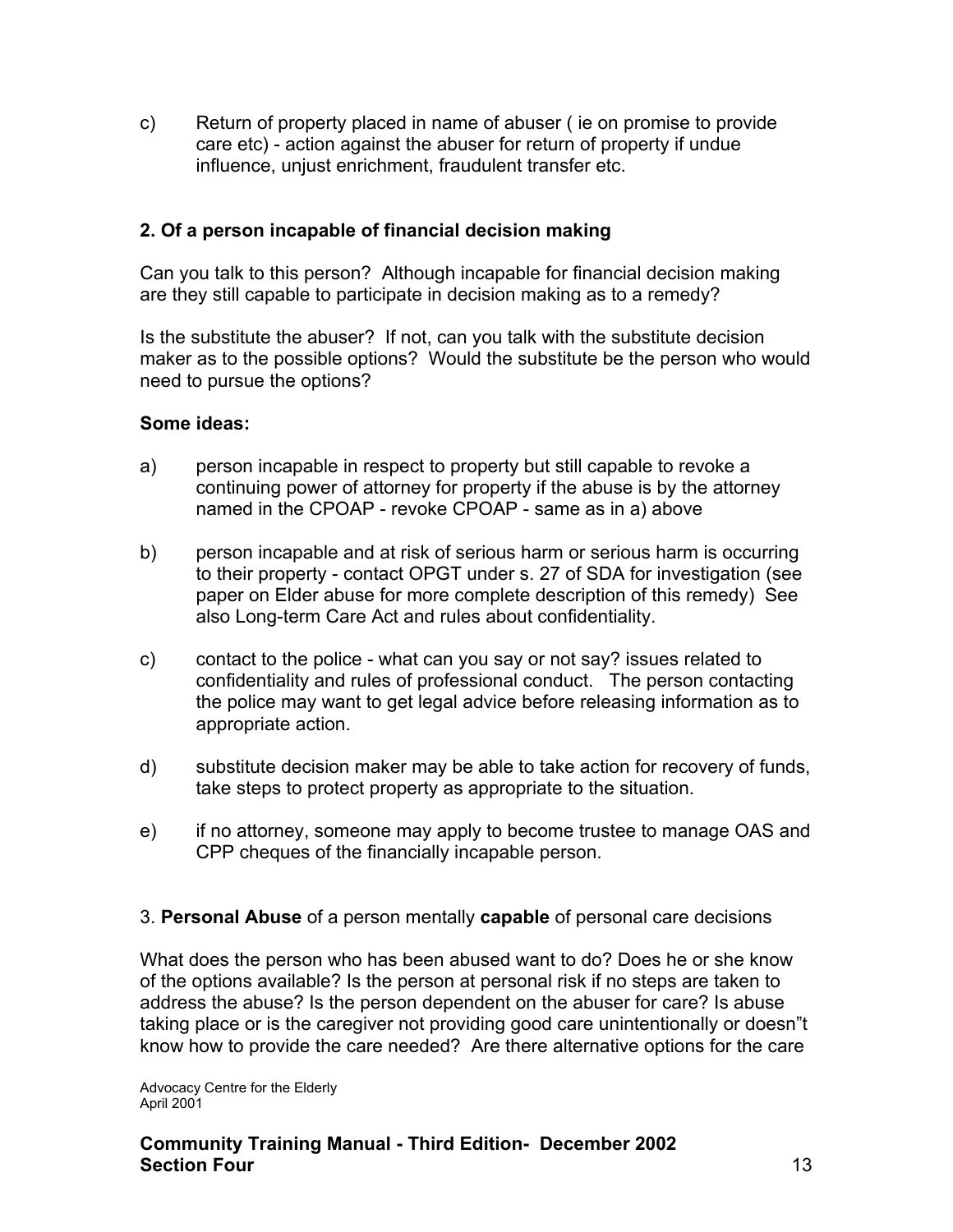and other ways of reducing or eliminating the dependency on the abuser? Does the person live with the abuser? Can the abuser be removed from the household? Does the victim want to move to alternative accommodation? Does the victim have control over his or her own money ( This may extend the options available). Who is the abuser? A family member, a service provider, a paid caregiver, a health care professional? There will be different options depending on who is the abuser and the type of abuse committed. Depending on the abuse that was committed, this may change create special obligations on some persons who become aware of the abuse ie obligation on health professionals to report sexual abuse has been committed by another health professional

# **Some ideas:**

- a) assisting the person to make a complaint to a professional College
- b) assisting the person to make a complaint to the Ministry of Health if abuse in a Long-term care facility
- c) action for damages for harm suffered
- d) eviction of abuser who is living with the victim from household by action under the Tenant Protection Act
- e) application to the Criminal Injuries Compensation Fund for compensation for victims of crime
- f) assisting the victim to find alternative care providers (alternative to the abuser), to find alternative accommodation, to get counselling and support
- g) assisting the person to report the abuse to the police if the abuse was a criminal act

# **4. Of a person mentally incapable of personal care decisions**

Can this person still participate in decision making about options to address the abuse? The person may lack some capacity and yet still be capable to give some directions? Is the substitute decision maker the abuser? How much at risk is the person? How quickly does this person need assistance? If the abuser is not the substitute, is the substitute aware of the abuse? Can the substitute take steps to address the abuse? Who does the victim and his/her substitute need to get advice from to address the abuse?

Advocacy Centre for the Elderly April 2001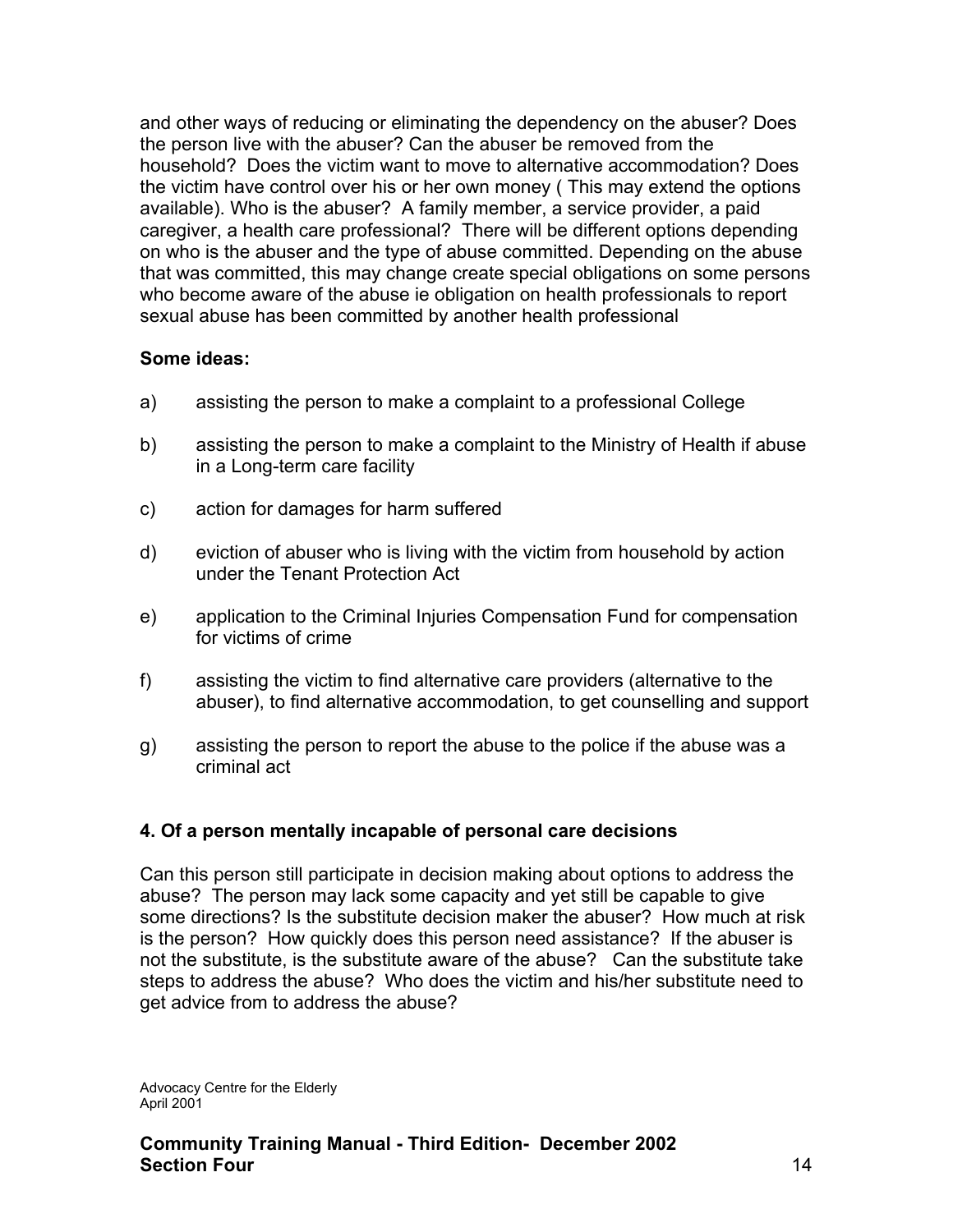# **Some ideas**:

- a) report to OPGT to do investigation under s. 62 of the SDA incapable person at risk of serious harm/ experiencing serious harm to his or her person.
- b) report to the police of criminal offence
- c) report to professional College of professional's misconduct
- d) if no Guardian of the Person and no attorney named in a power of attorney for personal care, application to Consent and Capacity Board to be appointed as representative for the Person ( the new substitute decision maker) if abuse related to existing substitute's failure to act as appropriate substitute for treatment, admission, or personal assistance services
- e) application by health practitioner (if treatment) or by PCS (if admission) to Consent and Capacity Board to determine compliance of substitute with the legislation if abuse related to substitute's failure to act as an appropriate SDM.
- f) report to the Ministry of Health of harm caused to a resident of a long-term care facility ( see *Nursing Homes Act* and Ministry policies)

# **Why do people refuse help?**

- 1. They may not understand the options available to them.
- 2. They may think that they are no other options except to put up with the abuse.
- 3. They may not trust the person who is seeking to help them.
- 4. The person seeking to help may not know all the options or may be trying to impose a particular option on them that they don't want to pursue.
- 5. The person seeking to help may be setting up barriers unknowingly that prevents the person from agreeing to the help offered.
- 6. The person may need time to consider the options and may be willing to take help but at their own pace, a pace that is different than the person offering the help.
- 7. The person offering the help may have done things that cause the person needing help to distrust them ie. taking direction from an abusing caregiver instead of the victim or disclosing information to the abuser that the victim did not want to be disclosed.

Advocacy Centre for the Elderly April 2001